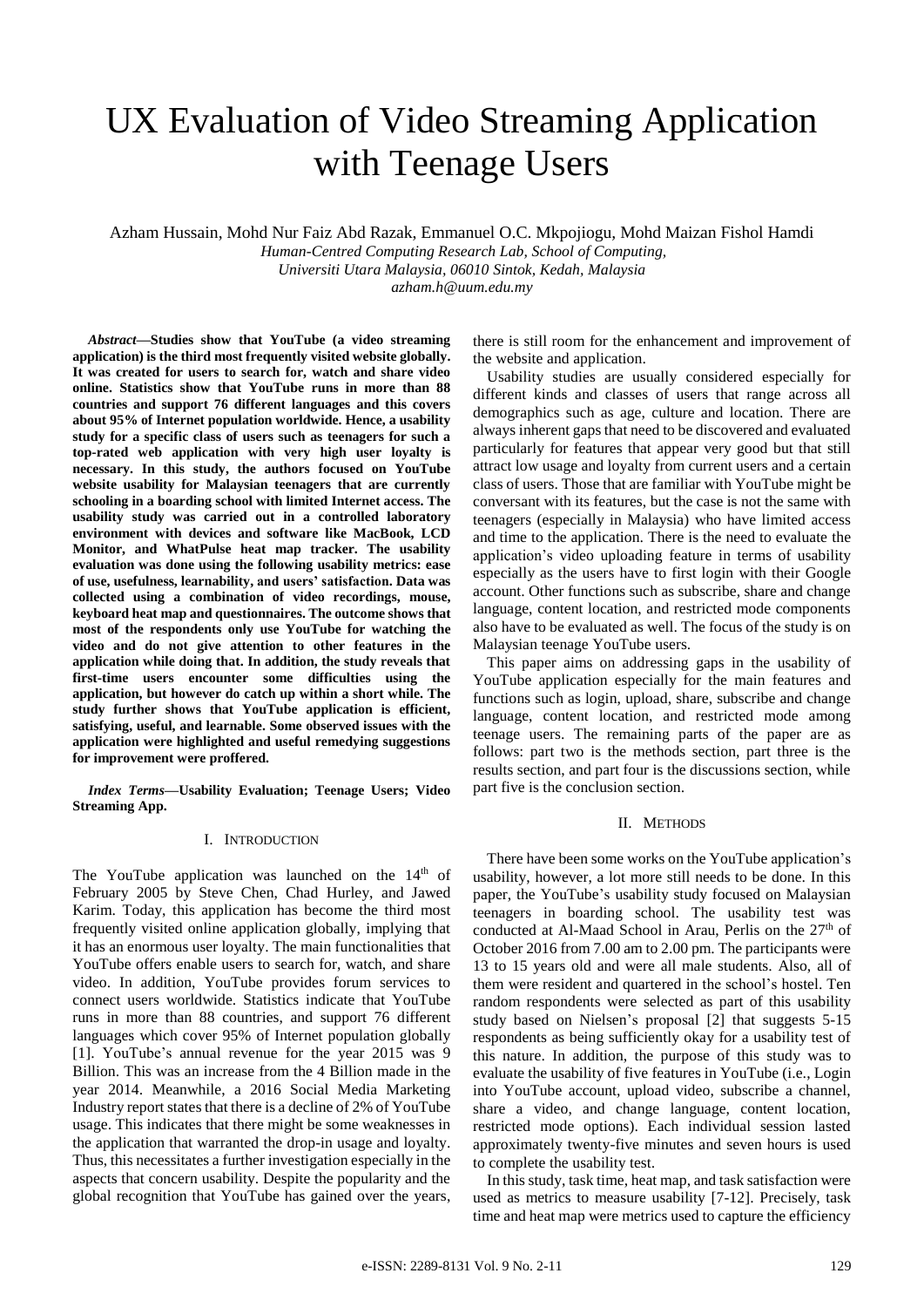of the interface. Furthermore, the survey was carried out using post-task questionnaires that users respond to after every task completion. Task time is used to measure how fast a respondent completes a task while questionnaires are employed to get users responses on the usability of YouTube website based on their level of satisfaction after completing the tasks.

## *A. Research Questions*

Heat map, task time, and task satisfaction were used to evaluate five features/functions: (1) Login to YouTube System (2) Upload Video (3) Subscribe to a channel (4) Share video (5) Change language, change content location, and change restricted mode option. The following two research questions were asked:

- i. How efficient is the YouTube interface when used by teenage users?
- ii. How satisfying is the YouTube interface when used by teenage users?

#### *B. Usability Metrics*

Since this usability evaluation involved one of the top websites in the world, therefore time taken for each task is considered crucial even for few seconds. This will indicate how fast users can react to task and how good the website is in terms of efficiency, learnability, and satisfaction. In this study, task time was captured for each task per participants. Also, a post-task questionnaire was administered after every task to every participant to elicit their task satisfaction.

In addition, mouse and keyboard heat map were used as an indicator to ascertain how good the users are in each task. Less heat map implies a better usability results for the given task and a better efficiency of the interface. Most of the users used in the study were computer literate, so there is no issue with technical knowledge on the use of YouTube. The pattern of users focus on the application was self-centred and eye catchy.

The usability metrics captured from the post-task questionnaires are usefulness, ease of use and satisfaction. The study questionnaire was adapted from [3,4] and modified to suit the study's needs. The questionnaires captured the respondents' experiences with the five respective tasks. Observations were also made by the researchers and used in supporting the study's outcomes

# III. RESULTS

The descriptive statistics (that is, frequencies) were employed to analyze the demographics of the study. The ten randomly selected participants used in the usability test were all male (100%) and the students were within the age 13 to 15 years of age. Seven (7) (i.e., 70%) of the respondents access the Internet fortnightly and three (3) (i.e., 30%) of the respondents access the Internet daily. Furthermore, all the ten (10) participants (100%) have heard about the YouTube application and most of them, seven (7) (i.e., 70%) do not have prior experience on using any other websites other than YouTube.

The heat map results show that the highest keyboard click by the participants was 116 clicks and the minimum keyboard click was 71 clicks. The average keyboard heat map for all participants was 92.1 clicks. However, the highest mouse click by the participants was 55 clicks and the minimum mouse click was 38 clicks. The average mouse heat map for all participants is 46.7 clicks. Based on this heat map results, the overall participants' heat map falls below average; only 40% for keyboard heat map and 50% for mouse heat map. In conclusion, these low heat maps automatically reflect and imply that the time taken per task was low, thus, providing an answer to the first research question. This implies that with a low heat map, the YouTube interface is efficient with reference to the five evaluated features.

The mean task time taken for every task is as shown in Table 1. Task 1 (T1) 7 (i.e., 70%), task 2 (T2) 5 (i.e., 50%), task 3 (T3) 7 (i.e., 70%), task 4 (T4) 5 (i.e., 50%), and task 5 (T5) 5 (i.e., 50%) of participants were able to finish below the average time. In addition, all participants agree that they were satisfied with the time taken to complete the five tasks (T1 – T5).

Table 1 Time Taken versus Task Satisfaction Results

|                                                                    | T1    | T <sub>2</sub> | T <sub>3</sub>                       | T <sub>4</sub> | T5                                                |
|--------------------------------------------------------------------|-------|----------------|--------------------------------------|----------------|---------------------------------------------------|
| Overall Mean Task Time                                             | 70.80 | 122.4 34.1     |                                      | 61.1           | 86.6                                              |
| Overall Count for Task Time below<br>than mean (Frequencies $/$ %) |       | $5^{\circ}$    |                                      | -5             | 5<br>$(70\%)$ $(50\%)$ $(70\%)$ $(50\%)$ $(50\%)$ |
| <b>Overall Mean for Task Satisfaction</b>                          | 6.20  | 6.00           | 6.75                                 | 6.25           | 6.30                                              |
| <b>Overall Task Satisfaction Scale</b>                             | (6)   | (6)            | Agree Agree Agree Agree Agree<br>(6) | (6)            | (6)                                               |

From the results in Table 1, it can be concluded that most of the participants were able to complete their entire given tasks in a short time, that is, below the mean for task time. This implies that the interface is relatively efficient and this again answers the first research question.

The mean for each task that has been carried out using each of the usability metrics: usefulness, ease of use and satisfaction shows that all participants agree and are satisfied that all the five tested features in YouTube app were useful, easy to use, and satisfying, with the overall rate above six. Refer to the Table 2 for details on usability metrics results.

Table 2 Usability Metrics Results

|         | Mean<br>Usefulness | Mean Ease<br>of Use | Mean<br>Satisfaction |
|---------|--------------------|---------------------|----------------------|
|         |                    |                     |                      |
| Mean    | 6.1250             | 6.1500              | 6.5286               |
| N       | 10                 | 10                  | 10                   |
| Minimum | 4.75               | 5.30                | 5.71                 |
| Maximum | 7.00               | 7.00                | 7.00                 |

Further still, the reliability test for the study instrument reveals that the Cronbach's alpha coefficient for 35 items was 0.929. This suggests that the instrument (that is, the post-task satisfaction questionnaire used) has a very high internal consistency, and is able also to replicate similar results in a similar research context. Thus, the instrument is reliable.

# IV. DISCUSSIONS

From observations made, it was found that some users had difficulty performing task one (that is, login to YouTube) because this task required every participant to have a Google account. Other than this, most of the participants also had difficulties performing task two because the process of uploading video takes a long time and task five which is the change language, change content location and change